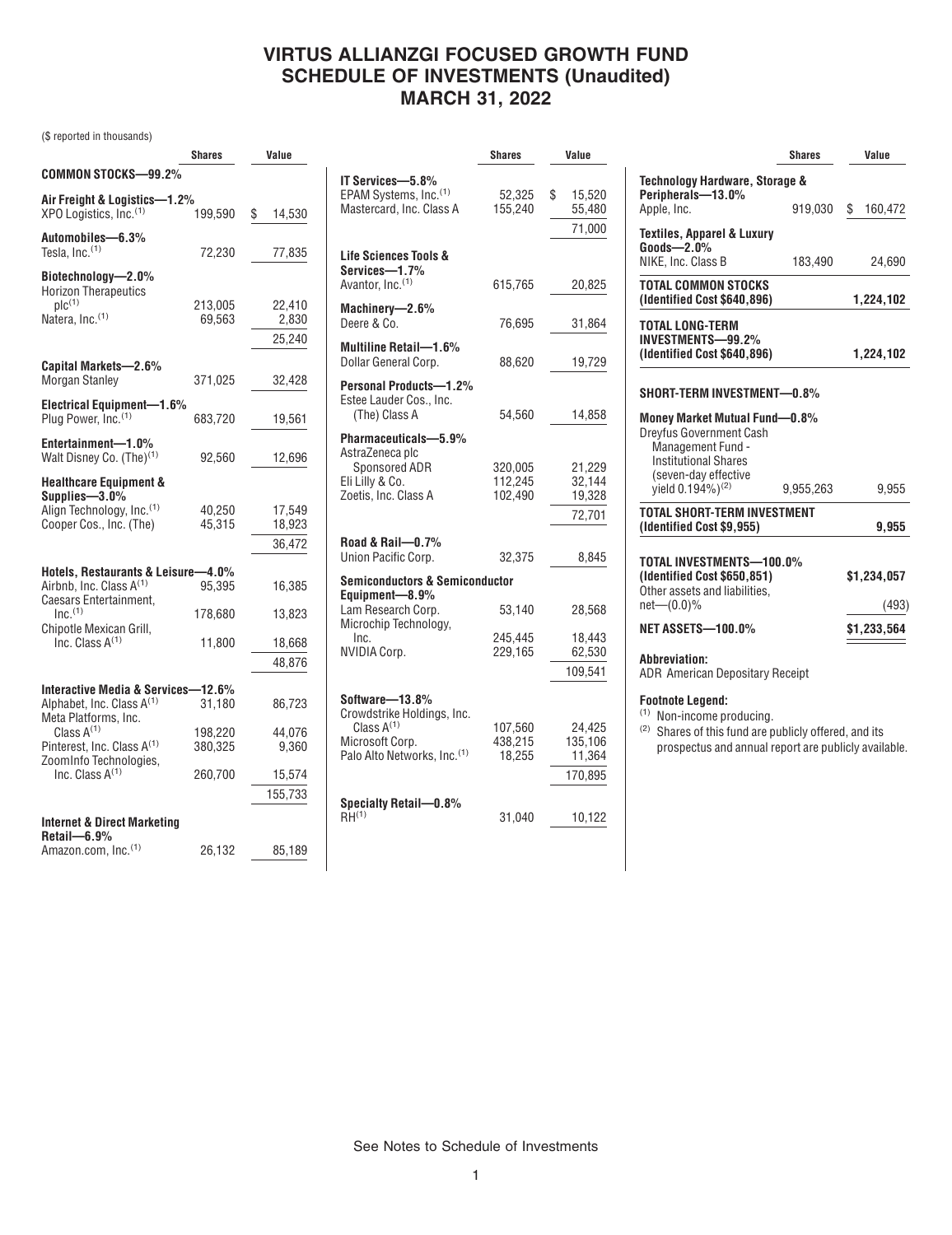# **VIRTUS ALLIANZGI FOCUSED GROWTH FUND SCHEDULE OF INVESTMENTS (Unaudited) (Continued) MARCH 31, 2022**

#### (\$ reported in thousands)

The following table summarizes the market value of the Fund's investments as of March 31, 2022, based on the inputs used to value them (See Security Valuation Note 1 in the Notes to Schedule of Investments):

|                           | Total          |                                 |  |  |
|---------------------------|----------------|---------------------------------|--|--|
|                           | Value at       | Level 1<br><b>Quoted Prices</b> |  |  |
|                           | March 31, 2022 |                                 |  |  |
| Assets:                   |                |                                 |  |  |
| <b>Equity Securities:</b> |                |                                 |  |  |
| <b>Common Stocks</b>      | \$1,224,102    | \$1,224,102                     |  |  |
| Money Market Mutual Fund  | 9.955          | 9.955                           |  |  |
| Total Investments         | \$1,234,057    | \$1,234,057                     |  |  |
|                           |                |                                 |  |  |

There were no securities valued using significant observable inputs (Level 2) or significant unobservable inputs (Level 3) at March 31, 2022.

There were no transfers into or out of Level 3 related to securities held at March 31, 2022.

See Notes to Schedule of Investments